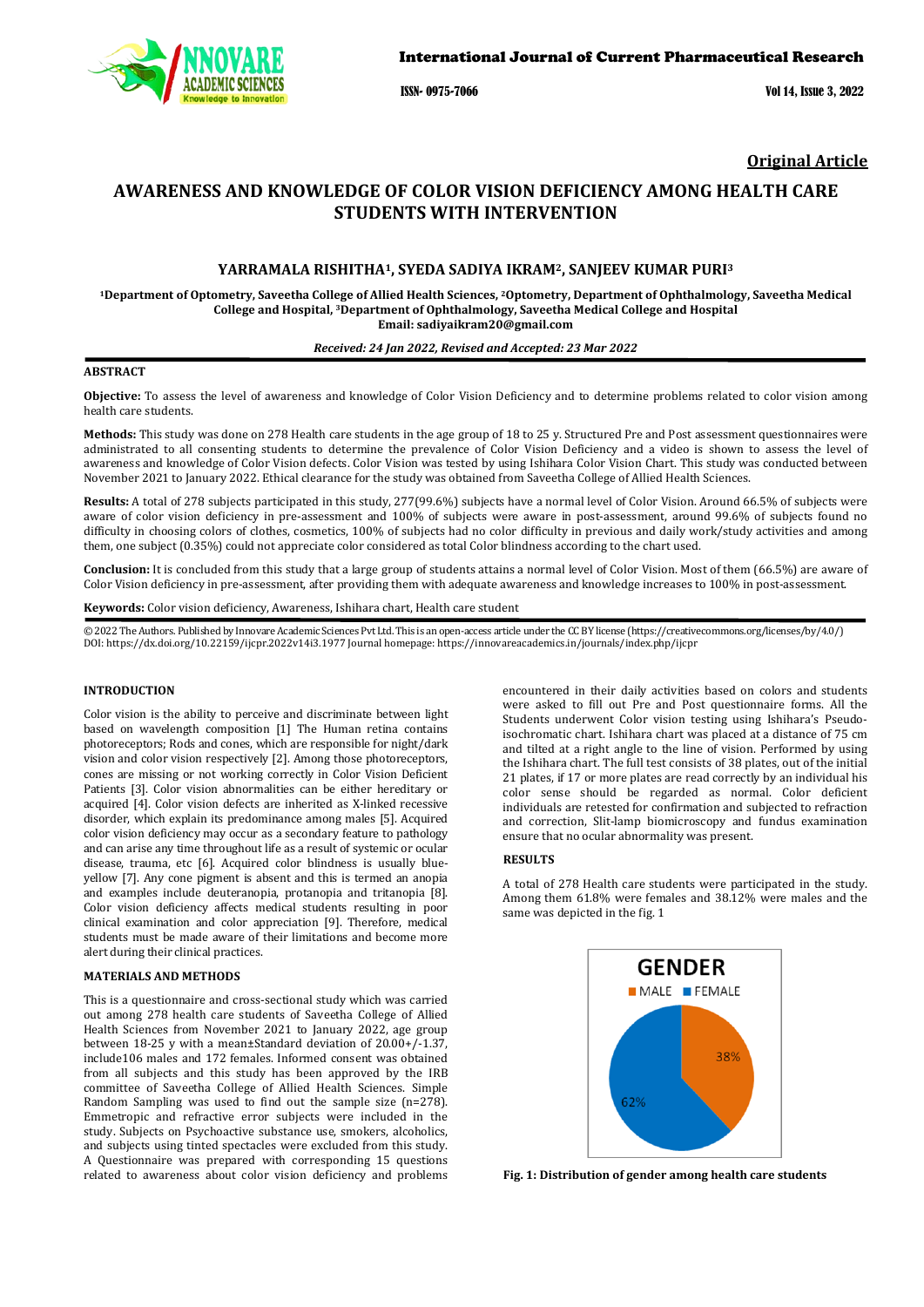## **Y. Rishitha** *et al***.**

## **Table 1: Distribution of gender**

| Gender | <b>Number of respondents</b> | Percentage |
|--------|------------------------------|------------|
| Male   | 106                          | 38.12%     |
| Female | 172                          | 61.8%      |
| Total  | 278                          | 100%       |

### **Table 2: Distribution of color vision among health care students**

| Gender | Number of respondents |          | Percentage    |          |
|--------|-----------------------|----------|---------------|----------|
|        | normal                | abnormal | <b>Normal</b> | Abnormal |
| Female | $-70$<br>174          |          | 61.8%         | 0%       |
| Male   | 105                   |          | 37.7%         | 0.35%    |
| Total  | 277<br><u>.</u>       |          | 99.6%         | 0.35%    |

Among 278 students 1 student was found to be colorblind accounting for aprevalence of 0.35%.



**Fig. 2: Distribution of color vision among health care students**

| Table 3: Pre and post-assessment of color vision questionnaire |
|----------------------------------------------------------------|
|----------------------------------------------------------------|

| S. No. | Questions                                                                                           |                | Number and percentage |  |  |
|--------|-----------------------------------------------------------------------------------------------------|----------------|-----------------------|--|--|
|        |                                                                                                     | Pre-assessment | Post assessment       |  |  |
| 1.     | Is there any consanguinity between your mother and father?                                          |                |                       |  |  |
|        | Yes                                                                                                 | (39)14%        | (35)12.5%             |  |  |
|        | N <sub>o</sub>                                                                                      | (239)86%       | $(243)87.$ %          |  |  |
| 2.     | Do you have any family history of color vision deficiency?                                          |                |                       |  |  |
|        | Yes                                                                                                 | (0)0%          | $(0)0\%$              |  |  |
|        | N <sub>o</sub>                                                                                      | (26(263)94.6%  | (263)94.6%            |  |  |
|        | Not aware off                                                                                       | (15)5.4%       | (15)5.4%              |  |  |
| 3.     | Do you know what color vision deficiency is?                                                        |                |                       |  |  |
|        | Yes                                                                                                 | (185)66.5%     | (278)100%             |  |  |
|        | N <sub>0</sub>                                                                                      | (93)33.45%     | (0)0%                 |  |  |
| 4.     | Have you previously experienced color vision test?                                                  |                |                       |  |  |
|        | Yes                                                                                                 | (99)35.6%      | (121)43.5%            |  |  |
|        | No                                                                                                  | (172)61.8%     | (157)56.4%            |  |  |
|        | Not aware off                                                                                       | (7)2.50%       | $(0)0\%$              |  |  |
| 5.     | When was color vision test performed?                                                               |                |                       |  |  |
|        | Entering school                                                                                     | (21)7.50%      | (24)8.60%             |  |  |
|        | Entering university                                                                                 | (85)30.50%     | (80)28.70%            |  |  |
|        | Never                                                                                               | (172)61.8%     | (174)62.5%            |  |  |
| 6.     | Do you have any difficulty in choosing colors of clothes, cosmetics and groceries?                  |                |                       |  |  |
|        | Yes                                                                                                 | (1)0.35%       | (1)0.35%              |  |  |
|        | N <sub>o</sub>                                                                                      | (277)99.6%     | (277)99.6%            |  |  |
| 7.     | Do you have any difficulty in distinguishing colors of threads, paints during your work activities? |                |                       |  |  |
|        | Yes                                                                                                 | (0)0%          | $(0)0\%$              |  |  |
|        | N <sub>o</sub>                                                                                      | (278)100%      | (278)100%             |  |  |
| 8.     | Do you have any difficulty in the satisfactory adjustment of tv color balance?                      |                |                       |  |  |
|        | Yes                                                                                                 | (1)0.35%       | (1)0.35%              |  |  |
|        | N <sub>0</sub>                                                                                      | (278)99.6%     | (278)99.6%            |  |  |
| 9.     | Do you have any difficulty in recognizing skin conditions such as rashes?                           |                |                       |  |  |
|        | Yes                                                                                                 | (1)0.35%       | (1)0.35%              |  |  |
|        | N <sub>0</sub>                                                                                      | (277)99.6%     | (277)99.6%            |  |  |
| 10.    | Do you have any difficulty with colors while working on computer?                                   |                |                       |  |  |
|        | Yes                                                                                                 | (0)0%          | $(0)0\%$              |  |  |
|        | N <sub>0</sub>                                                                                      | (278)100%      | (278)100%             |  |  |
| 11.    | Do you have any color difficulty in the previous study/work activities?                             |                |                       |  |  |
|        | Yes                                                                                                 | (0)0%          | $(0)0\%$              |  |  |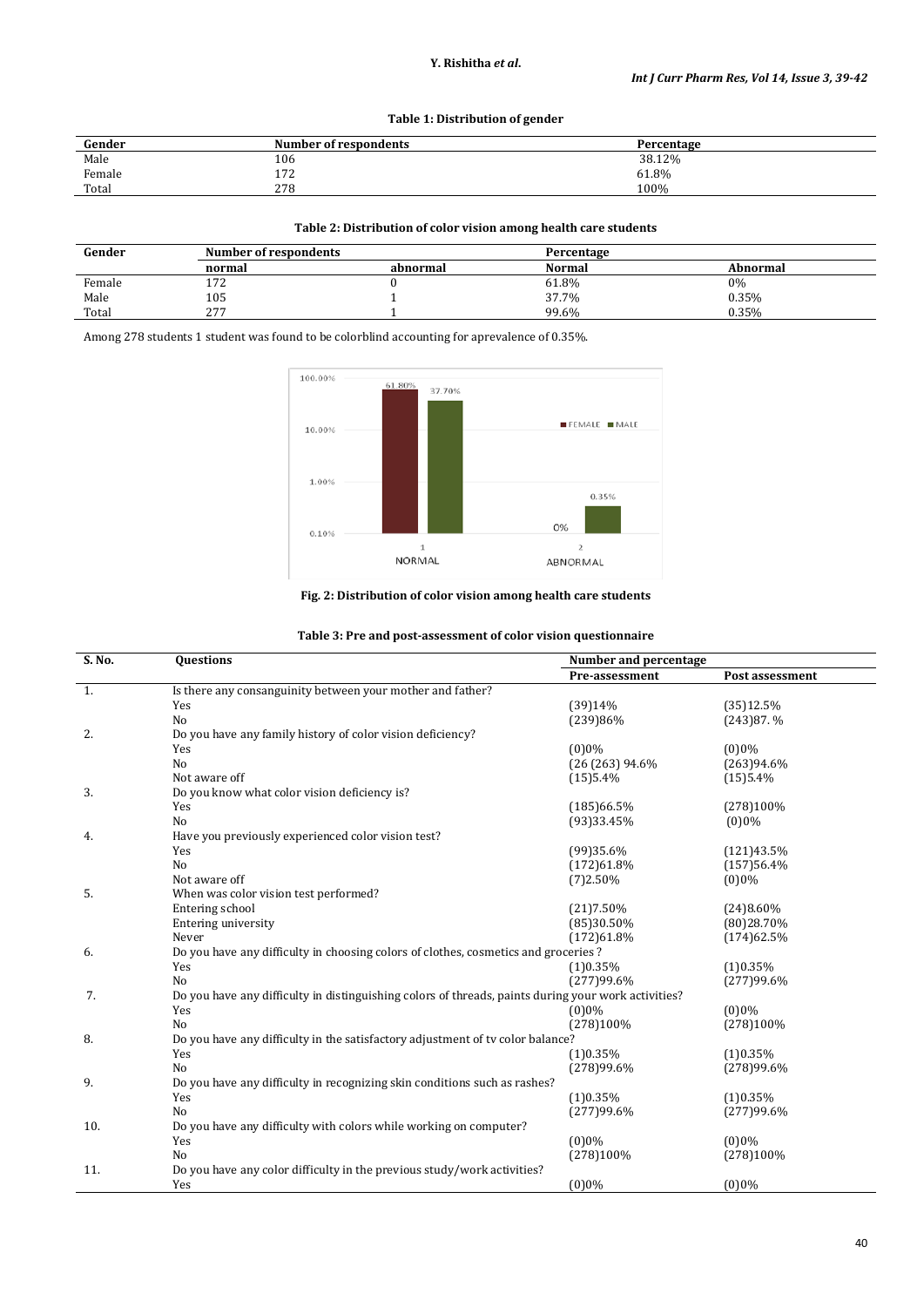| S. No. | <b>Questions</b>                                                                       | Number and percentage |                 |
|--------|----------------------------------------------------------------------------------------|-----------------------|-----------------|
|        |                                                                                        | Pre-assessment        | Post assessment |
|        | No                                                                                     | (278)100%             | (278)100%       |
| 12.    | Do you have any color difficulty in daily work/study activities?                       |                       |                 |
|        | Yes                                                                                    | $(0)0\%$              | $(0)0\%$        |
|        | N <sub>0</sub>                                                                         | (278)100%             | $(278)100\%$    |
| 13.    | Do you have any difficulty in identifying flowers based on colors?                     |                       |                 |
|        | Yes                                                                                    | $(0)0\%$              | $(0)0\%$        |
|        | No                                                                                     | (278)100%             | $(278)100\%$    |
| 14.    | Difficulty in distinguishing medications because of their colors?                      |                       |                 |
|        | Yes                                                                                    | $(0)0\%$              | $(0)0\%$        |
|        | N <sub>o</sub>                                                                         | (278)100%             | (278)100%       |
| 15.    | Do you have any difficulty in watching sport activities because of sport shirt colors? |                       |                 |
|        | Yes                                                                                    | $(0)0\%$              | $(0)0\%$        |
|        | No                                                                                     | (278)100%             | (278)100%       |



**Fig. 3: Pre and post assessment of color vision deficiency questionnaires among health care students**

It is observed from that our result, that 94.6% of health care students had no family history of color vision deficiency. Among our students, 66.5% of subjects were aware of color vision deficiency in pre-assessment and 100 % of subjects were aware of color vision deficiency in post-assessment. 61.80% subjects among our cohorts never experienced color vision tests before.

Among our cohorts it is observed that 99.6% of subjects had no difficulty in choosing colors of clothes, groceries recognizing skin conditions such as rashes and 100% of students had no difficulty in distinguishing colors of threads, paints during their work activities, identifying colored flowers, medication based on their colors, watching sports activities because of sport shirt colors.

The highest percentage from above 15 questions in pre and postassessment results are represented graphically in fig. 3.

#### **DISCUSSION**

Color Vision is the ability to perceive and discriminate between light based on wavelength composition. Colors are perceived by cones and signals are generated which are mixed by the brain and create a wide spectrum of colors that we perceive. Color Vision abnormalities can be either inherited or acquired. Inherited color vision deficiency is most likely to affect males. Some people are affected by color vision deficiency, but they remain undetected because of their unawareness of the disease. So, screening for medical professionals is important as it becomes important for them in interpreting color-coded signs. Therefore, Health care students must be made aware of the color vision deficiency and become more alert during their clinical practices.

In this study a pre questionnaire google form has been sent to health care students with 15 questions along with options data is collected and then a video is shown to create awareness followed by a postassessment of the questionnaire. Along with google forms, color vision is tested by using the Ishihara color vision chart. Results show that 66.5% of health care students are aware of color vision deficiency in pre-assessment and after color vision deficiency awareness followed by post-assessment in which the result improves up to 100%.

Among the total of 278 students, 1 student was found to be colorblind accounting for a prevalence of 0.35%, and the remaining 99.6% of students have normal color vision. None of the females were found to be color vision deficient in this study.

Muhammad Imran Qadir *et al.* had undergone a study in the year 2019 on awareness about color blindness among university students, this was a questionnaire study done among university students. The total number of students in this study was 39. He concluded that most students are unaware of the etiology and transmission of color blindness disease while some are fully aware of this disease.

Pujan Bhusal *et al.*, 2020 had undergone a study on color vision deficiency among medical students of Chitwan. This was done among 220 medical students. Ishihara Charts with 24 plates are used to test for color vision deficiency. This study demonstrated the presence of color vision deficiency is more common among males. Moreover, the students were unaware of their condition. Students with Color Blindness should be counseled for their further specialization.

A study was done by Shanmugam Srinivasan *et al.*, in the year 2019 on the Prevalence of congenital color blindness in a tertiary eye care center. This was a cross-sectional study conducted among 3500 cases. Routine ophthalmic examinations were carried out in all cases including slit lamp examinations and color vision tests by Ishihara charts. He concluded that a person with color blindness was not aware of it and would become to know about it only during the interview and ophthalmic check-up. Routine school age group, color vision check-up is mandatory to find out inherited or total color blindness from early stages.

#### **CONCLUSION**

In our study, it was affirmed that most of the students attain the normal level of color vision. Most students were aware of the color vision deficiency while some of them are not fully aware of the disease. After giving appropriate awareness and knowledge by showing them an awareness video, got educated about Color vision deficiency. Therefore, it is concluded from this study Health care